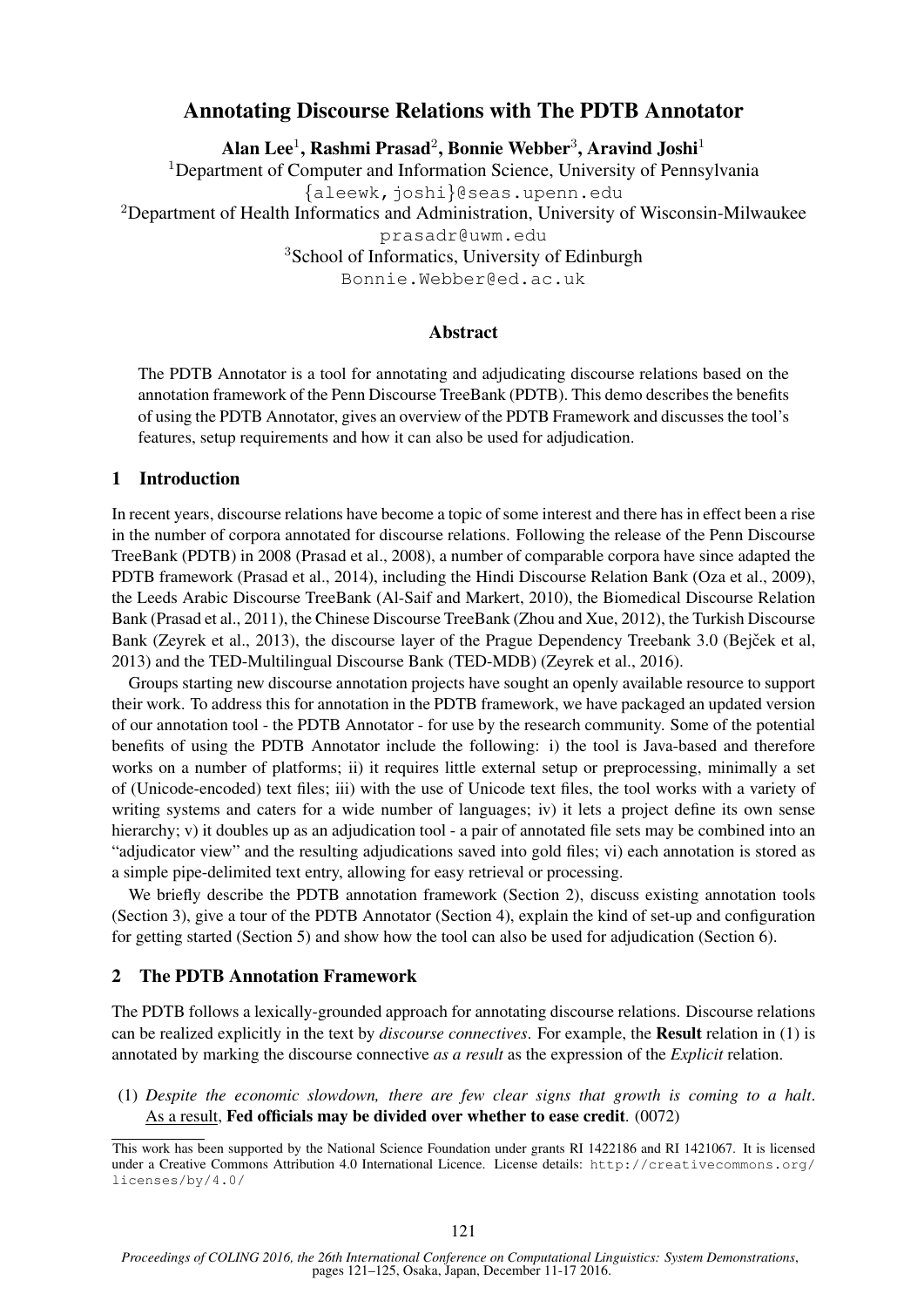All relations are taken to have two arguments - Arg1 (shown in italics) and Arg2 (in bold). As per the revised argument-naming conventions in recent ongoing work on PDTB enrichment (Webber et al., 2016), the Arg2 in syntactically coordinated relations follows (i.e. is to the right of) Arg1, while the Arg2 in syntactically subordinated relations is (syntactically) subordinate to Arg1, regardless of textual order.

Discourse relations are not always realized as Explicit connectives. In such cases, a connective is left to be inferred by the annotator, who lexically encodes this inferred relation. This is shown in (2), where a Reason relation between the two adjacent sentences is annotated with *because* as the *Implicit* connective:

# (2) *Also unlike Mr. Ruder, Mr. Breeden appears to be in a position to get somewhere with his agenda*. Implicit=because, As a former White House [...], he is savvy in the ways of Washington.. (0955)

Aside from Explicit vs Implicit relations, the PDTB framework allows for two other types of relations: *AltLex* for cases where the insertion of an Implicit connective to express an inferred relation leads to a redundancy due to the relation being alternatively lexicalized by some non-connective expression; *EntRel* for cases where only an entity-based coherence relation could be perceived between the sentences. A *NoRel* type is allowed for cases where no discourse relation or entity-based relation could be perceived between the sentences (Prasad et al., 2008).

Senses are annotated for Explicit, Implicit and AltLex relations. An annotator can also infer more than one sense between two arguments of a discourse relation. The tagset of senses is organized hierarchically into three levels. (See (Webber et al., 2016) for the latest PDTB sense hierarchy, which contains a number of refinements and improvements over the version used in PDTB 2.0.) Level 1, which contains four classes - Temporal, Contingency, Comparison and Expansion; a Level 2 subclass which further subcategorizes the Level 1 classes, and a Level 3 type, which conveys information about the *directionality* of Level 2 relations which are asymmetric. As an example, conditional relations are encoded as Contingency at Level 1, Condition at Level 2 and then either Arg1-as-cond (3) or Arg2-as-cond (4) at Level 3, depending on which argument of the relation serves as the antecedent of the conditional:

(3) *Call Jim Wright's office in downtown Fort Worth, Texas, these days* and the receptionist still answers the phone "Speaker Wright's office.

#### (4) *Insurance companies will offer a good rate* if no one is sick

The PDTB framework does not seek to establish links between discourse relations and makes no assumptions regarding higher-level discourse structures (e.g. as trees or graphs). Corpora annotated in the framework present a shallow representation of discourse structure and are well-suited as training material for the task of shallow discourse parsing (Xue et al., 2015).

#### 3 Existing Annotation Tools

There does not exist at present a suitable tool for the annotation of discourse relations according to the PDTB framework. There are tools for annotating relations in the framework of Rhetorical Structure Theory (Mann and Thompson, 1988), like the ISI RST Annotation Tool (Marcu, n.d.), but these tools follow a different theoretical framework and a different set of assumptions - pre-segmentation of the text is required and all relations must be recursively structured into a single hierarchical tree. More recently, the Tree Editor (TrEd) for the Prague Dependency Treebank (PDT) (Bejček et al, 2013) was extended to allow for the annotation of discourse relations (Mírovský et. al., 2015) and was indeed used for developing the discourse layer of the PDT. However, while the discourse annotation in the PDT is inspired by the lexicalized approach of the PDTB, the discourse layer is overlaid on top of the existing tectogrammatical layer and does not stand off from the raw text.

There are more general-purpose text annotation tools which might conceivably be adapted for PDTBstyle annotations, provided they allow for the free annotation of segments of text and then for customized linkings between these elements (e.g. MMAX2 (Müller and Strube, 2006), PALinkA (Orăsan, 2003)). However, general-purpose tools understandably require considerable customization and their output representations, typically in XML, often require more technical post-processing before in-depth analysis can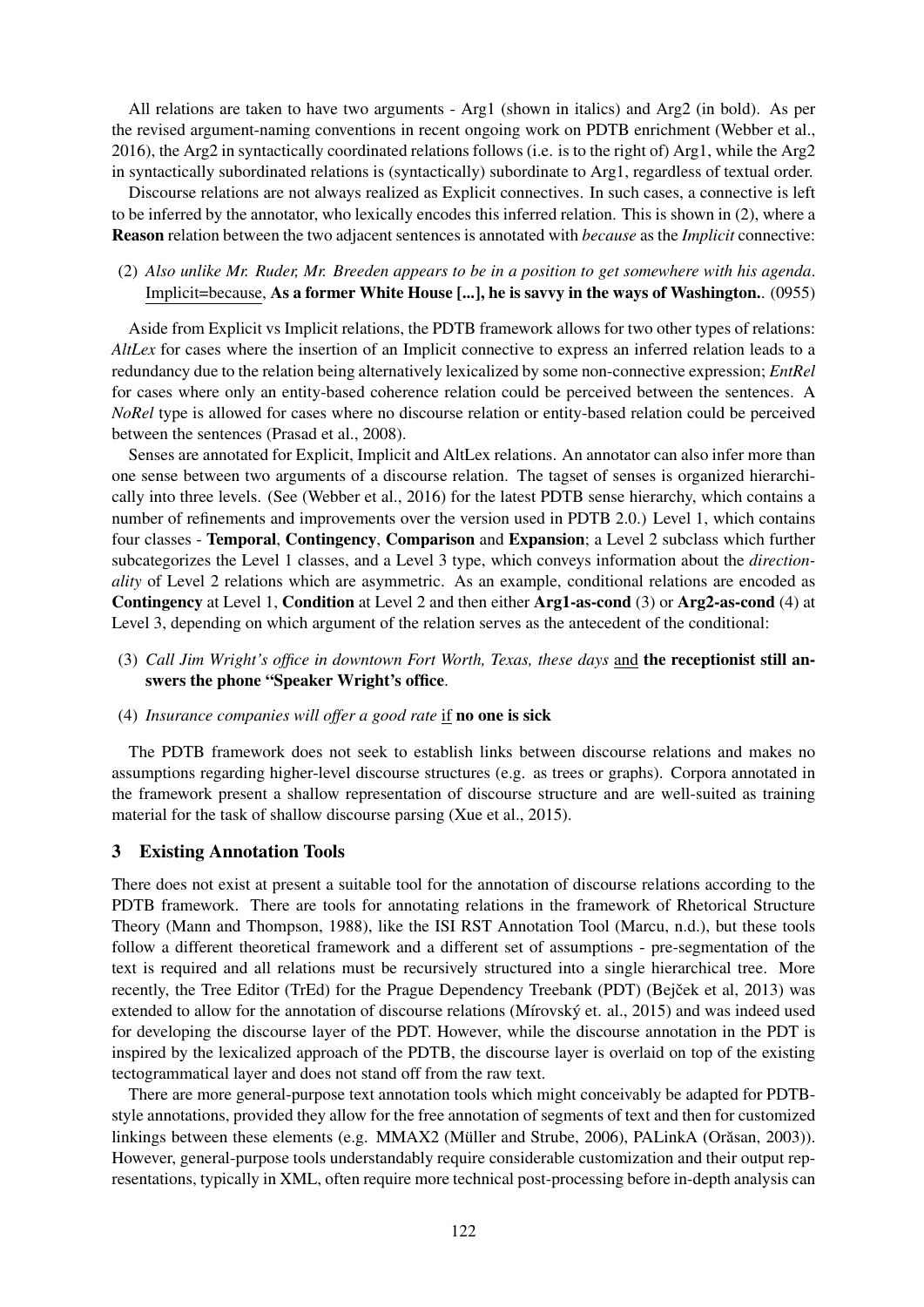proceed. In our experience, many annotation projects using the PDTB framework start off as pilots or prototypes with quick turnaround time requirements and cannot afford the disproportionate effort needed to customize complex multi-purpose tools.

# 4 The PDTB Annotator: A Brief Tour

The PDTB Annotator is a Java-based tool released as a runnable jar file and has been successfully used by Mac, Windows and Linux-based users running at least the 1.6 version of the Java Runtime Environment. The jar file is used in conjunction with a preconfigured file (called Options.cfg) which controls the sense tags as well as Implicit connectives available to the annotator (see Section 5).

The main window of the PDTB Annotator contains three sub-panels, as discussed below and shown in respective left-to-right order in Fig. 1.

| Annotator: 09\wsj_0927                                                                                                                                                                                                                                                                                                                                                           |                                                                      |                               |                |                           |                                                                                                                                                                                                                                                                                                               |
|----------------------------------------------------------------------------------------------------------------------------------------------------------------------------------------------------------------------------------------------------------------------------------------------------------------------------------------------------------------------------------|----------------------------------------------------------------------|-------------------------------|----------------|---------------------------|---------------------------------------------------------------------------------------------------------------------------------------------------------------------------------------------------------------------------------------------------------------------------------------------------------------|
| $09 - \text{wsj} 0927 -$<br>Font Size: $18$ $\rightarrow$<br>Load<br><<<br>$\rightarrow$                                                                                                                                                                                                                                                                                         |                                                                      |                               |                |                           |                                                                                                                                                                                                                                                                                                               |
| $\mathbf{u}^{\mathbf{c}}$ $\mathbf{u}^{\mathbf{r}}$<br><b>Relation List</b>                                                                                                                                                                                                                                                                                                      |                                                                      |                               |                |                           |                                                                                                                                                                                                                                                                                                               |
| pdtb2-0: Explicit   soon after   Temporal.Asynchronous.Succession   Arg1(17 <sup>4</sup><br>pdtb2-0; Implicit   while   Expansion.Conjunction   Temporal.Synchrony   Arg<br>pdtb2-0: Explicit   as a result   Contingency.Cause.Result   Arg1(503.740)   A<br>pdtb2-0; Explicit   but   Comparison.Concession.Contra-expectation   Arg1(7-                                       | <b>Relation Editor</b><br>liuReason                                  |                               |                |                           | $\sigma^{\prime}$ [2]<br>Raw Text<br>executive vice president in charge of the company's<br>asset-management group.                                                                                                                                                                                           |
| pdtb2-0; Implicit   because   Contingency.Cause.Reason   Arg1(795.871)   A<br>pdtb2-0; Implicit   moreover   Expansion.Conjunction   Arg1(913969)   Arg2(<br>pdtb2-0: Implicit   so   Contingency.Cause.Result   Arg1(9721012)   Arg2(10<br>pdtb2-0; EntRel   Arg1(10141110)   Arg2(11121240)<br>In dtb2-0: Explicit   previously   Comparison.Contrast.Juxtaposition   Temporal | sjuDisagr:<br>BRole:<br><b>Mation Type: Explicit</b><br>×<br>$b$ nn1 |                               |                | PBV                       | U.S. Trust, a 136-year-old institution that is one of the earliest<br>high-net worth banks in the U.S., has faced intensifying<br>competition from other firms that have established, and heavily<br>promoted, private-banking businesses of their own.<br>As a result. U.S. Trust's earnings have been hurt. |
| (Bbf), D. Puntialt Lhut L. Composition Contrast Judgmention Literation C. 1911                                                                                                                                                                                                                                                                                                   |                                                                      |                               |                | Conn                      |                                                                                                                                                                                                                                                                                                               |
| <b>Add New Relation</b>                                                                                                                                                                                                                                                                                                                                                          | Class1A:                                                             | Result                        | $\bullet$ SCIa |                           |                                                                                                                                                                                                                                                                                                               |
| Save Relation                                                                                                                                                                                                                                                                                                                                                                    | Class1B:                                                             |                               | ۰              | SCIa                      | But Mr. Schwarz welcomes the competition in U.S. Trust's                                                                                                                                                                                                                                                      |
| <b>Accept Relation</b>                                                                                                                                                                                                                                                                                                                                                           |                                                                      | -Conn Span                    |                |                           | flagship businesses, calling it "flattery." Mr. Schwarz says the                                                                                                                                                                                                                                              |
| Cancel Changes                                                                                                                                                                                                                                                                                                                                                                   |                                                                      |                               |                |                           | competition "broadens the base of opportunity for us." Other<br>$\sqrt{\frac{1}{100}}$ firms "are dealing with the masses.                                                                                                                                                                                    |
| Undo                                                                                                                                                                                                                                                                                                                                                                             | onn Src: Wr                                                          | Conn Type: Comm               |                |                           | I don't believe they have the culture" to adequately service                                                                                                                                                                                                                                                  |
| Select Annotation                                                                                                                                                                                                                                                                                                                                                                |                                                                      | -Arg1 Span                    |                |                           | high-net-worth individuals, he adds.                                                                                                                                                                                                                                                                          |
| <b>Reject Token</b>                                                                                                                                                                                                                                                                                                                                                              | Arg1 Src: Inh                                                        | Arg1 Type: Null<br>-Arg2 Span |                | $\blacktriangleright$ Ard | U.S. Trust recently introduced certain mutual-fund products,<br>which allow it to serve customers with minimum deposits of<br>COED DOO                                                                                                                                                                        |

Figure 1: A view of the PDTB Annotator. Users may rearrange the subpanels as needed.

- The *Relation List panel* lists all annotation tokens for a particular text. Users also add new tokens, undo changes or reject a token here.
- The *Relation Editor panel* provides functionality for annotating the various features of a discourse relation - the relation type, the arguments of a relation (Arg1 and Arg2), the sense(s) of a relation, etc. Comments are also added on this panel.
- The *Raw Text panel* shows the actual text to be annotated. The annotator selects relevant portions of text using the mouse (discontinuous text spans are possible) and then switches to the Relation Editor to add the discourse relation features of the selected span.

Tokens are saved into a simple annotation file format, with one annotation file corresponding to each raw text file. Each token is represented by a pipe-delimited line of text and there are presently 34 fields in use. A description of each field can be found in The PDTB Group (2016). While most fields encode discourse relation features, a few additional ones are also used for adjudication and project management purposes (see Section 6).  $<sup>1</sup>$ </sup>

The original file format developed for PDTB 2.0 was designed for easy translation into Backus-Naur Form for use with the tools and APIs of the time. The difficulty of working with the older format led to the development of the simpler current format, where the pipe-delimited text entries can be easily processed by text-processing tools or imported into a spreadsheet.

# 5 Setup and Configuration

The PDTB Annotator makes use of three sets of files: i) text files; ii) annotation files; iii) comment files. Of these, only text files are obligatory. The resources needed for setting up an annotation project using the PDTB Annotator are minimal:

<sup>&</sup>lt;sup>1</sup>Two fields - PB Role and PB Verb are specific to the PDTB. These were created to indicate links between certain PDTB tokens and semantic roles in the PropBank (Palmer, 2005). These fields can be left empty for other purposes.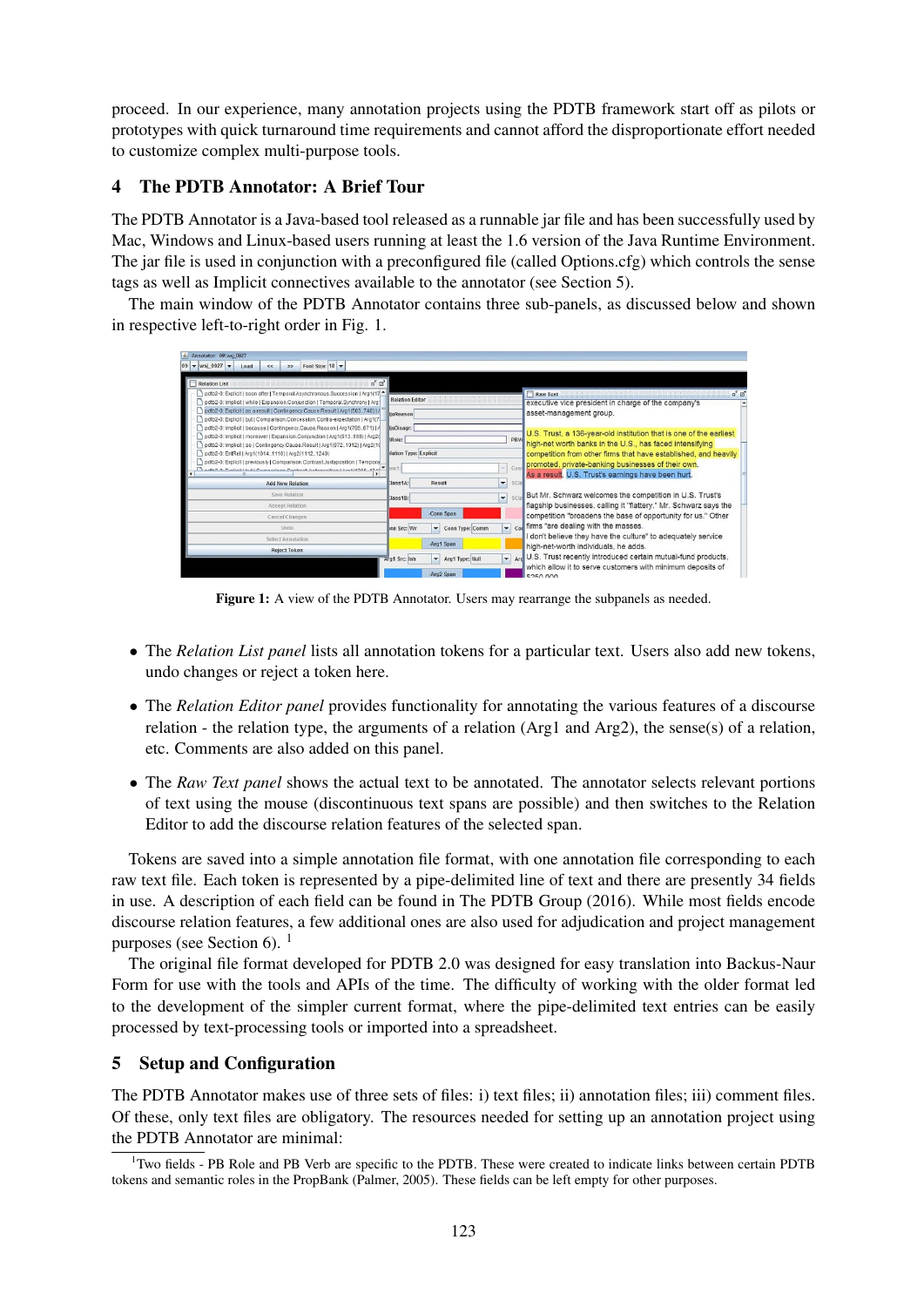- A set of text files. These should be raw text files and UTF-8 encoded.<sup>2</sup> A simple directory structure is assumed, consisting of a single base directory containing one or more sub-directories. The text files are distributed into these sub-directories. Naming conventions are up to the user.
- A base directory for annotation files. If an annotator is to annotate from scratch, this directory is left empty. An annotation file corresponding to each text file will be created dynamically as the annotation proceeds, mirroring the directory structure and file-naming convention of the text files.

The basic requirements aside, some common additional configuration or preprocessing steps include: i) defining a base directory for **comment files**, which lets the annotator comment on a token; ii) providing annotators with a set of pre-annotated files. For example, a set of explicit connectives might be pre-identified for annotation, automatically extracted from the raw texts and imported into the PDTB file format; iii) **Customizing the sense hierarchy**. This is done by simply modifying the text-based hierarchy provided in Options.cfg; iv) Updating the list of implicit connectives from the dropdown menu in the Relation Editor panel. This is also done by modifying Options.cfg, which contains by default a list of English connectives. A project might want to show connectives in a different language, for example.

#### 6 Adjudication

The PDTB Annotator also doubles up as an adjudication tool. Using the tool this way, an adjudicator can evaluate corresponding tokens from two annotators.<sup>3</sup> For each pair of corresponding tokens, the adjudicator selects and potentially edits one of the tokens as the gold entry, then saves it into a gold file.

There is no additional setup needed to use the PDTB Annotator as an adjudication tool beyond specifying, upon launching the tool, the locations of the two sets of annotated files to be adjudicated. Figure 2 shows the "adjudicator view" of the Relation List panel introduced in Figure 1. Here, a list of gold tokens is shown and each node in the list can be expanded to show the pair of annotations being adjudicated, as shown for the third and fourth tokens. An unadjudicated gold token is displayed in red along with an agreement report - either "Annotators agree" (token #3), or "Disagreements" (tokens #2 and #4). Disagreements are reported for mismatches in sense, relation type or argument span. Adjudicated tokens are shown in black (token #1).



Figure 2: Adjudicator view of the Relation List panel

For each adjudicated token, the adjudicator can also specify the *reason* for the adjudication decision - e.g. due to annotator agreement, or the adjudicator agreed with one of the annotators, or corrections were made by the adjudicator, etc. For disagreeing tokens, the adjudicator can also specify the *type* of disagreement - e.g. a sense disagreement, a mismatch in argument spans, etc. There are fields reserved for these adjudication features in the annotation file format.

## 7 Conclusion

The latest version of the PDTB Annotator is designed to be convenient by serving the purposes of both annotation and adjudication. It can be run on many platforms and supports several writing systems and languages. By having control over the elements of some features, such as the sense hierarcy and implicit connectives, users can explore the suitability of other/additional senses or connectives for their corpus.

 ${}^{2}$ By supporting UTF-8 encoded files, the PDTB Annotator works for a number of languages and writing systems. Romanized writing systems particularly benefit from the dynamic tokenization of the raw texts (by whitespace/punctuation), which makes it easier to select text spans using a mouse. Such tokenizations can be turned off for other writing systems.

<sup>&</sup>lt;sup>3</sup>The current tool assumes at most two annotators, as agreement reports are based on a pair of annotators.